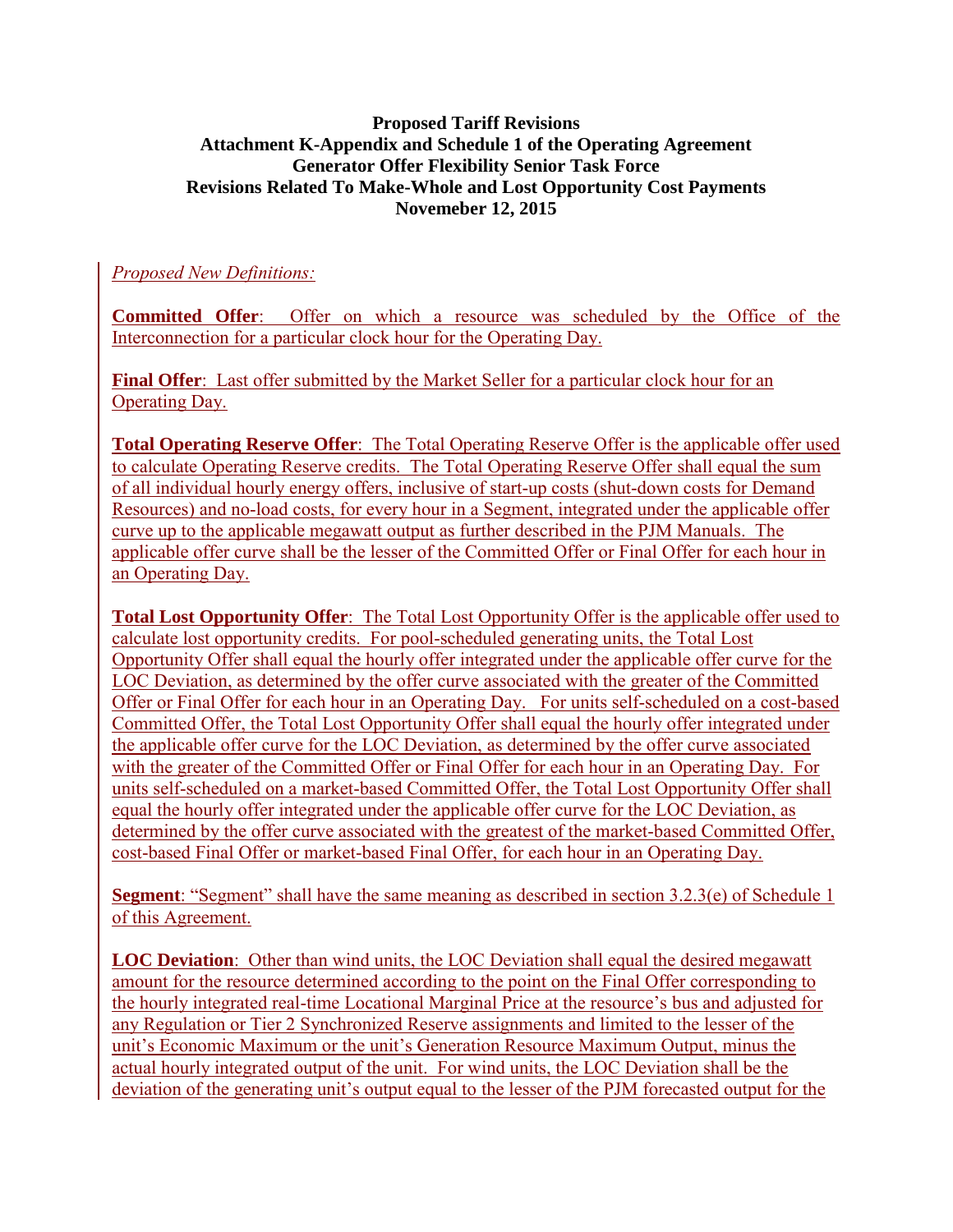unit or the desired megawatt amount for the resource determined according to the point on the Final Offer corresponding to the hourly integrated real-time Locational Marginal Price at the resource's bus, and shall be limited to the lesser of the unit's Economic Maximum or the unit's Generation Resource Maximum Output, minus the actual hourly integrated output of the unit.

# **Generation Resource Maximum Output**:

For Customer Facilities identified in an Interconnection Service Agreement or Wholesale Market Participation Agreement, the Generation Resource Maximum Output for a generating unit shall equal the unit's pro rata share of the Maximum Facility Output, determined by the Economic Maximum values for the available units at the Customer Facility. For generating units not identified in an Interconnection Service Agreement or Wholesale Market Participation Agreement, the Generation Resource Maximum Output shall equal the generating unit's Economic Maximum.

# **3.2.3 Operating Reserves.**

 (a) A Market Seller's pool-scheduled resources capable of providing Operating Reserves shall be credited as specified below based on the applicable offer prices offered for the operation of such resource, provided that the resource was available for the entire time specified in the Offer Data for such resource. To the extent that Section 3.2.3A.01 of Schedule 1 of this Agreement does not meet the Day-ahead Scheduling Reserves Requirement, the Office of the Interconnection shall schedule additional Operating Reserves pursuant to Section 1.7.17 and 1.10 of Schedule 1 of this Agreement. In addition the Office of the Interconnection shall schedule Operating Reserves pursuant to those sections to satisfy any unforeseen Operating Reserve requirements that are not reflected in the Day-ahead Scheduling Reserves Requirement.

 (b) The following determination shall be made for each pool-scheduled resource that is scheduled in the Day-ahead Energy Market: the total offered price for start-up and no-load fees and energy, determined on the basis of the resource's scheduled output, shall be compared to the total value of that resource's energy – as determined by the Day-ahead Energy Market and the Day-ahead Prices applicable to the relevant generation bus in the Day-ahead Energy Market. PJM shall also (i) determine whether any resources were scheduled in the Day-ahead Energy Market to provide Black Start service, Reactive Services or transfer interface control during the Operating Day because they are known or expected to be needed to maintain system reliability in a Zone during the Operating Day in order to minimize the total cost of Operating Reserves associated with the provision of such services and reflect the most accurate possible expectation of real-time operating conditions in the day-ahead model, which resources would not have otherwise been committed in the day-ahead security-constrained dispatch and (ii) report on the day following the Operating Day the megawatt quantities scheduled in the Day-ahead Energy Market for the above-enumerated purposes for the entire RTO.

Except as provided in Section 3.2.3(n), if the total offered price for start-up (shutdown costs for Demand Resources) and no-load fees -and energy summed over all hours exceeds the total value summed over all hours, the difference shall be credited to the Market Seller.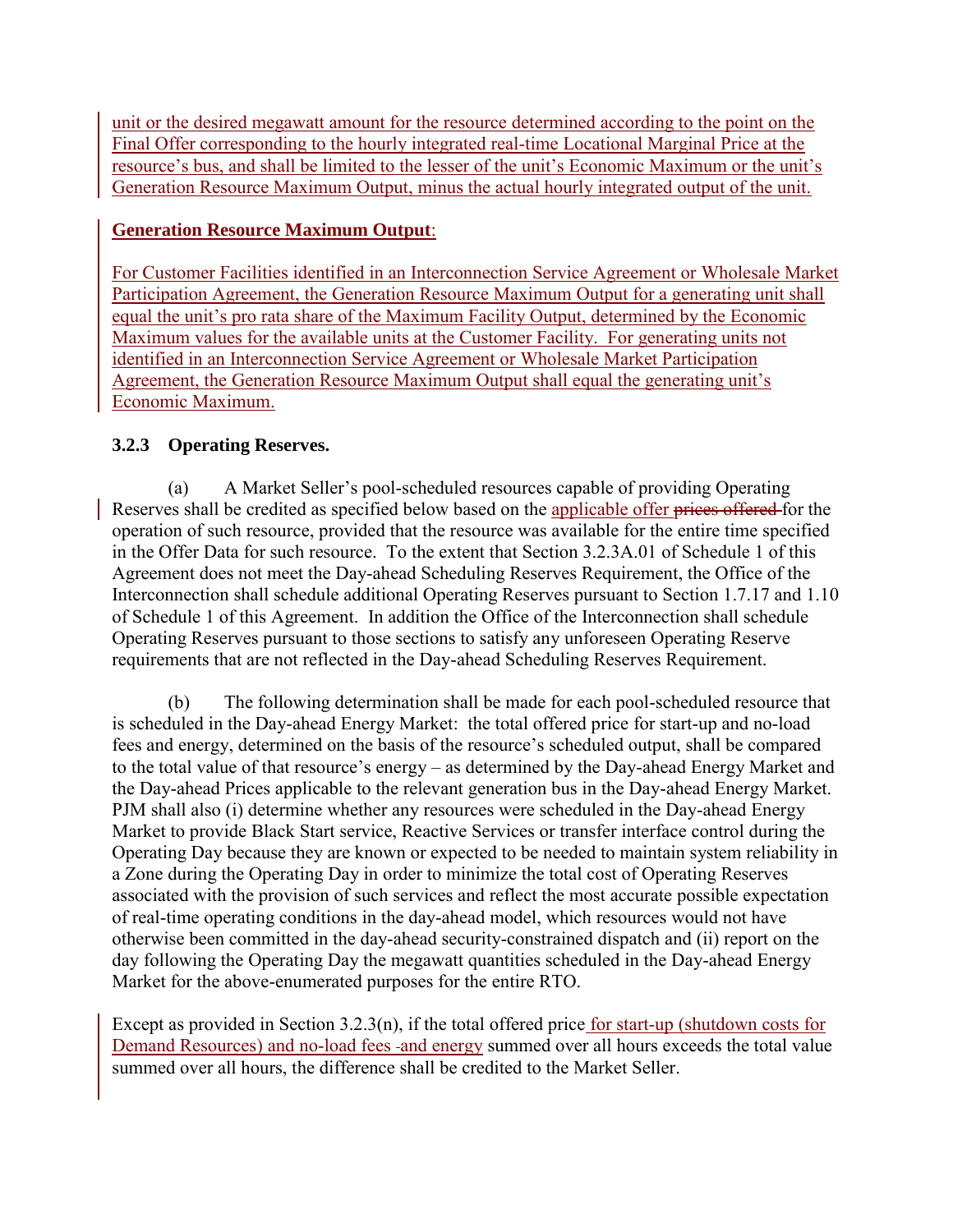The Office of the Interconnection shall apply any balancing Operating Reserve credits allocated pursuant to this Section 3.2.3(b) to real-time deviations from day-ahead schedules or real-time load share plus exports, pursuant to Section 3.2.3(p), depending on whether the balancing Operating Reserve credits are related to resources scheduled during the reliability analysis for an Operating Day, or during the actual Operating Day.

(i) For resources scheduled by the Office of the Interconnection during the reliability analysis for an Operating Day, the associated balancing Operating Reserve credits shall be allocated based on the reason the resource was scheduled according to the following provisions:

(A) If the Office of the Interconnection determines during the reliability analysis for an Operating Day that a resource was committed to operate in real-time to augment the physical resources committed in the Day-ahead Energy Market to meet the forecasted real-time load plus the Operating Reserve requirement, the associated balancing Operating Reserve credits, identified as RA Credits for Deviations, shall be allocated to real-time deviations from day-ahead schedules.

(B) If the Office of the Interconnection determines during the reliability analysis for an Operating Day that a resource was committed to maintain system reliability, the associated balancing Operating Reserve credits, identified as RA Credits for Reliability, shall be allocated according to ratio share of real time load plus export transactions.

(C) If the Office of the Interconnection determines during the reliability analysis for an Operating Day that a resource with a day-ahead schedule is required to deviate from that schedule to provide balancing Operating Reserves, the associated balancing Operating Reserve credits shall be segmented and separately allocated pursuant to subsections  $3.2.3(b)(i)(A)$  or  $3.2.3(b)(i)(B)$ hereof. Balancing Operating Reserve credits for such resources will be identified in the same manner as units committed during the reliability analysis pursuant to subsections  $3.2.3(b)(i)(A)$  and  $3.2.3(b)(i)(B)$  hereof.

(ii) For resources scheduled during an Operating Day, the associated balancing Operating Reserve credits shall be allocated according to the following provisions:

(A) If the Office of the Interconnection directs a resource to operate during an Operating Day to provide balancing Operating Reserves, the associated balancing Operating Reserve credits, identified as RT Credits for Reliability, shall be allocated according to ratio share of load plus exports. The foregoing notwithstanding, credits will be applied pursuant to this section only if the LMP at the resource's bus does not meet or exceed the applicable offer of the resource for at least four 5-minute intervals during one or more discrete clock hours during each period the resource operated and produced MWs during the relevant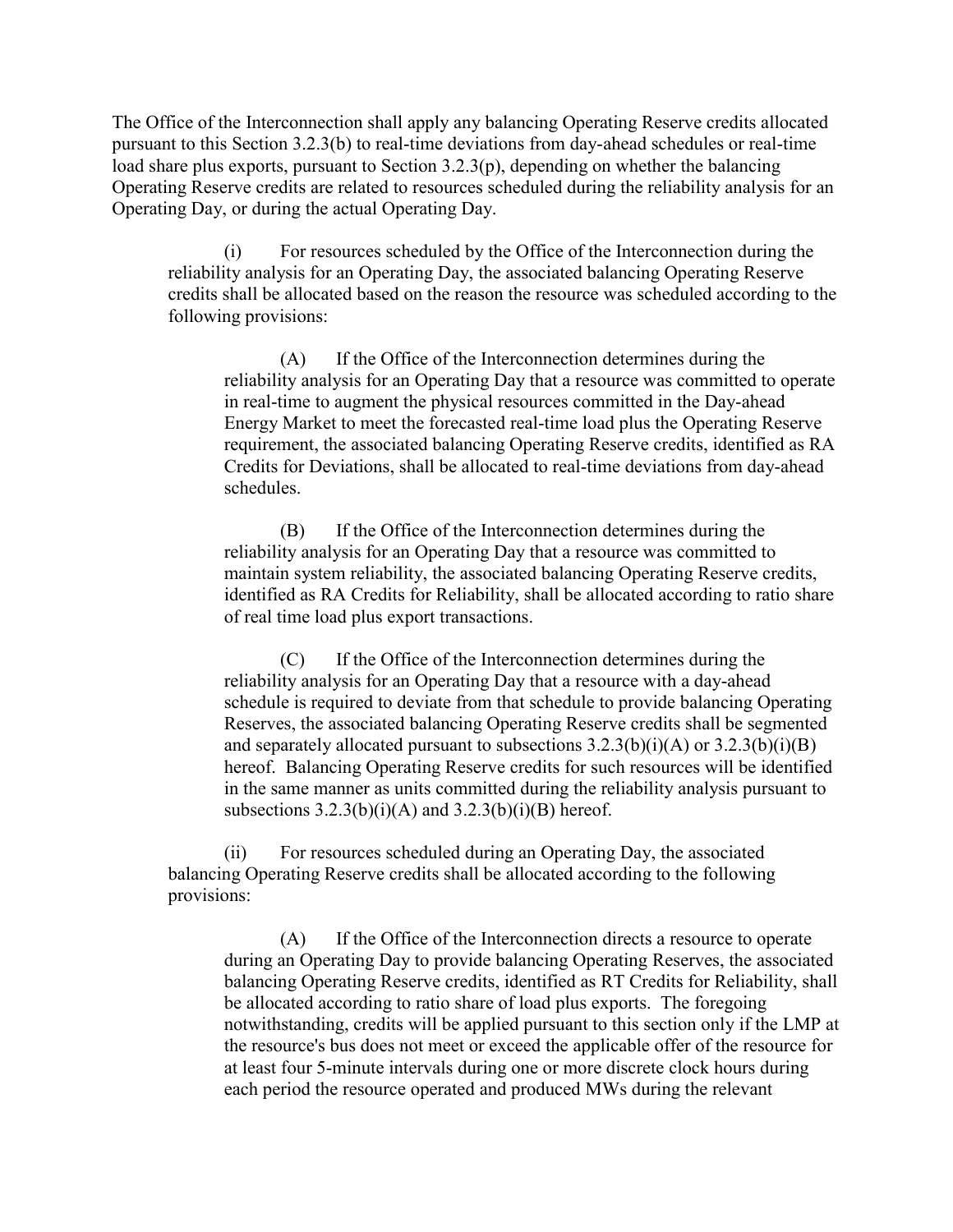Operating Day. If a resource operated and produced MWs for less than four 5 minute intervals during one or more discrete clock hours during the relevant Operating Day, the credits for that resource during the hour it was operated less than four 5-minute intervals will be identified as being in the same category (RT Credits for Reliability or RT Credits for Deviations) as identified for the Operating Reserves for the other discrete clock hours.

(B) If the Office of the Interconnection directs a resource not covered by Section 3.2.3(b)(ii)(A) hereof to operate in real-time during an Operating Day, the associated balancing Operating Reserve credits, identified as RT Credits for Deviations, shall be allocated according to real-time deviations from day-ahead schedules.

(iii) PJM shall post on its Web site the aggregate amount of MWs committed that meet the criteria referenced in subsections  $(b)(i)$  and  $(b)(ii)$  hereof.

 (c) The sum of the foregoing credits calculated in accordance with Section 3.2.3(b) plus any unallocated charges from Section 3.2.3(h) and 5.1.7, and any shortfalls paid pursuant to the Market Settlement provision of the Day-ahead Economic Load Response Program, shall be the cost of Operating Reserves in the Day-ahead Energy Market.

 (d) The cost of Operating Reserves in the Day-ahead Energy Market shall be allocated and charged to each Market Participant in proportion to the sum of its (i) scheduled load (net of Behind The Meter Generation expected to be operating, but not to be less than zero) and accepted Decrement Bids in the Day-ahead Energy Market in megawatt-hours for that Operating Day; and (ii) scheduled energy sales in the Day-ahead Energy Market from within the PJM Region to load outside such region in megawatt-hours for that Operating Day, but not including its bilateral transactions that are dynamically scheduled to load outside such area pursuant to Section 1.12, except to the extent PJM scheduled resources to provide Black Start service, Reactive Services or transfer interface control. The cost of Operating Reserves in the Day-ahead Energy Market for resources scheduled to provide Black Start service for the Operating Day which resources would not have otherwise been committed in the day-ahead security constrained dispatch shall be allocated by ratio share of the monthly transmission use of each Network Customer or Transmission Customer serving Zone Load or Non-Zone Load, as determined in accordance with the formulas contained in Schedule 6A of the PJM Tariff. The cost of Operating Reserves in the Day-ahead Energy Market for resources scheduled to provide Reactive Services or transfer interface control because they are known or expected to be needed to maintain system reliability in a Zone during the Operating Day and would not have otherwise been committed in the day-ahead security constrained dispatch shall be allocated and charged to each Market Participant in proportion to the sum of its real-time deliveries of energy to load (net of operating Behind The Meter Generation) in such Zone, served under Network Transmission Service, in megawatt-hours during that Operating Day, as compared to all such deliveries for all Market Participants in such Zone.

 (e) At the end of each Operating Day, the following determination shall be made for each synchronized pool-scheduled resource of each Market Seller that operates as requested by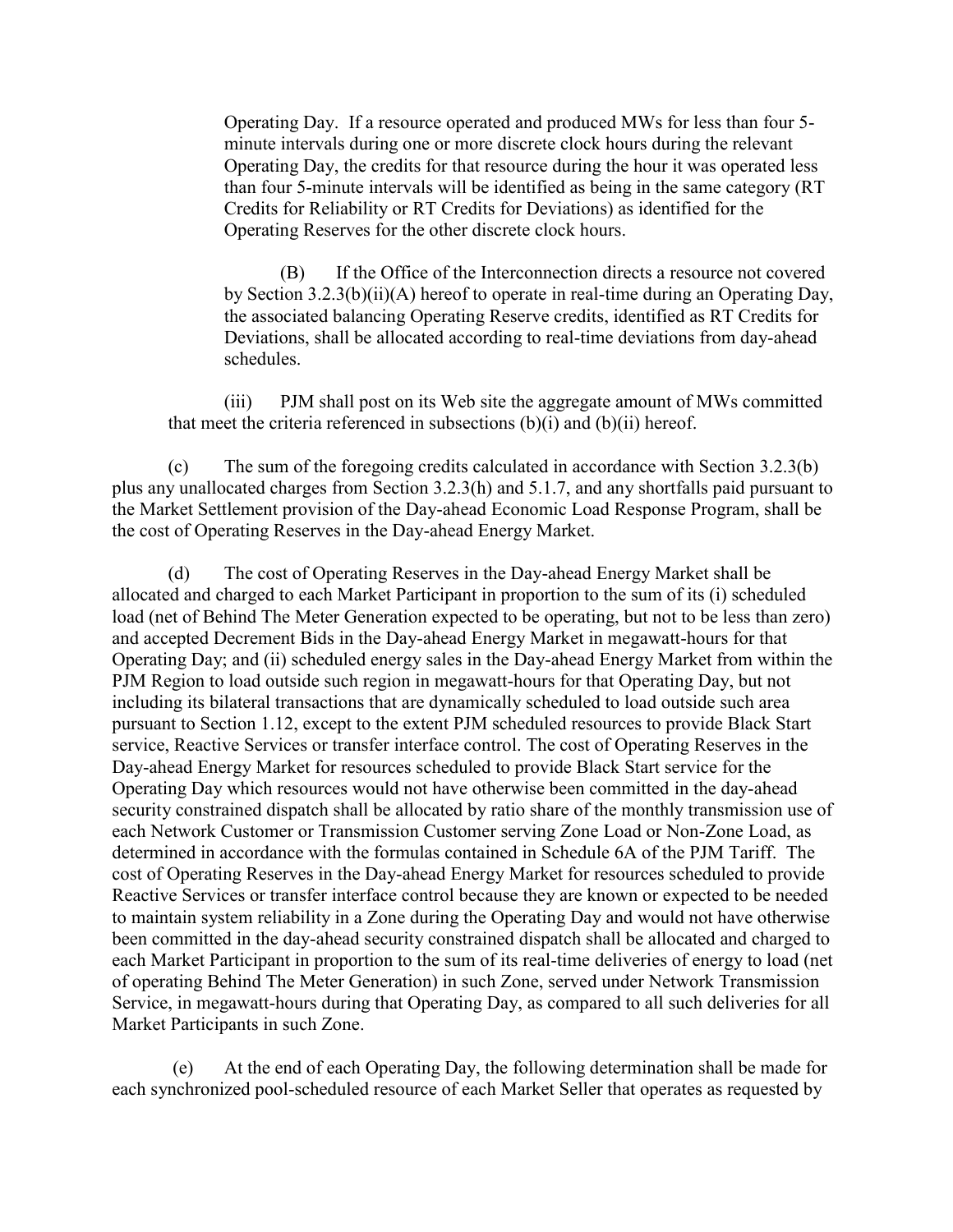the Office of the Interconnection. For each calendar day, pool-scheduled resources in the Realtime Energy Market shall be made whole for each of the following Ssegments: 1) the greater of their day-ahead schedules or minimum run time (minimum down time for Demand Resources); and 2) any block of hours the resource operates at PJM's direction in excess of the greater of its day-ahead schedule or minimum run time (minimum down time for Demand Resources). For each calendar day, and for each synchronized start of a generation resource or PJM-dispatched economic load reduction, there will be a maximum of two Ssegments for each resource. Segment 1 will be the greater of the day-ahead schedule and minimum run time (minimum down time for Demand Resources) and Segment 2 will include the remainder of the contiguous hours when the resource is operating at the direction of the Office of the Interconnection, provided that a segment is limited to the Operating Day in which it commenced and cannot include any part of the following Operating Day.

A Generation Capacity Resource that operates outside of its unit-specific parameters will not receive Operating Reserve Credits nor be made whole for such operation when not dispatched by the Office of the Interconnection, unless the Market Seller of the Generation Capacity Resource can justify to the Office of the Interconnection that operation outside of such unit-specific parameters was the result of an actual constraint. Such Market Seller shall provide to the Market Monitoring Unit and the Office of the Interconnection its request to receive Operating Reserve Credits and/or to be made whole for such operation, along with documentation explaining in detail the reasons for operating its resource outside of its unit-specific parameters, within thirty calendar days following the issuance of billing statement for the Operating Day. The Market Seller shall also respond to additional requests for information from the Market Monitoring Unit and the Office of the Interconnection. The Market Monitoring Unit shall evaluate such request for compensation and provide its determination of whether there was an exercise of market power to the Office of the Interconnection by no later than twenty-five calendar days after receiving the Market Seller's request for compensation. The Office of the Interconnection shall make its determination whether the Market Seller justified that it is entitled to receive Operating Reserve Credits and/or be made whole for such operation of its resource for the day(s) in question, by no later than thirty calendar days after receiving the Market Seller's request for compensation.

Credits received pursuant to this section shall be equal to the positive difference between a resource's total offered price for start-up (shutdown costs for Demand Resources) and no-load fees and energy, determined on the basis of the resource's scheduled outputTotal Operating Reserve Offer, and the total value of the resource's energy in the Day-ahead Energy Market plus any credit or change for quantity deviations, at PJM dispatch direction (excluding quantity deviations caused by an increase in the Market Seller's Real-time Offer), from the Day-ahead Energy Market during the Operating Day at the real-time LMP(s) applicable to the relevant generation bus in the Real-time Energy Market. The foregoing notwithstanding, credits for Ssegment 2 shall exclude start up (shutdown costs for Demand Resources) costs for generation resources.

Except as provided in Section 3.2.3(m), if the total offered price exceeds the total value, the difference less any credit as determined pursuant to Section 3.2.3(b), and less any amounts credited for Synchronized Reserve in excess of the Synchronized Reserve offer plus the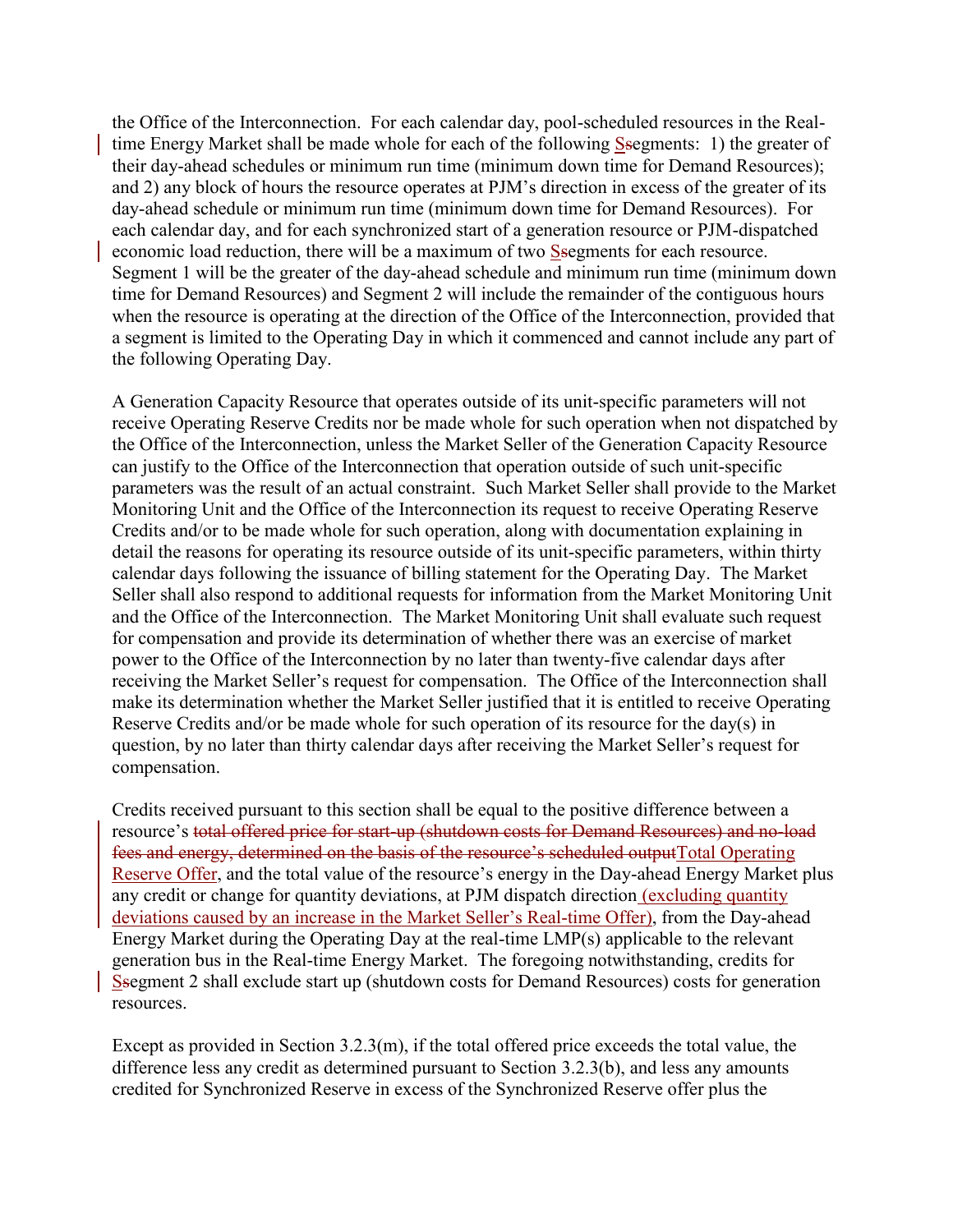resource's opportunity cost, and less any amounts credited for Non-Synchronized Reserve in excess of the Non-Synchronized Reserve offer plus the resource's opportunity cost, and less any amounts credited for providing Reactive Services as specified in Section 3.2.3B, and less any amounts for Day-ahead Scheduling Reserve in excess of the Day-ahead Scheduling Reserve offer plus the resource's opportunity cost, shall be credited to the Market Seller.

Synchronized Reserve, Non-Synchronized Reserve, and Day-ahead Scheduling Reserve credits applied against Operating Reserve credits pursuant to this section shall be netted against the Operating Reserve credits earned in the corresponding hour(s) in which the Synchronized Reserve, Non-Synchronized Reserve, and Day-ahead Scheduling Reserve credits accrued, provided that for condensing combustion turbines, Synchronized Reserve credits will be netted against the total Operating Reserve credits accrued during each hour the unit operates in condensing and generation mode.

(f) A Market Seller's steam-electric generating unit or combined cycle unit operating in combined cycle mode that is pool-scheduled (or self-scheduled, if operating according to Section 1.10.3 (c) hereof), the output of which is reduced or suspended at the request of the Office of the Interconnection due to a transmission constraint or other reliability issue, and for which the hourly integrated, real-time LMP at the unit's bus is higher than the unit's offer corresponding to the level of output requested by the Office of the Interconnection (as indicated either by the desired MWs of output from the unit determined by PJM's unit dispatch system or as directed by the PJM dispatcher through a manual override), shall be credited hourly in an amount equal to the product of  $(A)$  the deviation of the generating unit's output necessary to follow the Office of the Interconnection's signals and the generating unit's expected output level if it had been dispatched in economic merit order, times (B) the Locational Marginal Price at the generation bus for the generating unit, minus  $(C)$  the applicable offer for energy on which the generating unit was committed in the Real-time Energy Marketthe Total Lost Opportunity Offer, provided that the resulting outcome is greater than \$0.00. This equation is represented as (A\*B)  $-C<sub>1</sub>$ 

The deviation of the generating unit's output is equal to the level of output for the unit determined according to the point on the scheduled offer curve on which the unit was operating corresponding to the hourly integrated real time Locational Marginal Price at the unit's bus and adjusted for any Regulation or Tier 2 Synchronized Reserve assignments and limited to the lesser of the unit's Economic Maximum or the unit's Maximum Facility Output, minus the actual hourly integrated output of the unit.

For pool-scheduled generating units, their applicable offer for energy is the offer on which the resource was committed. For self-scheduled generating units, their applicable offer for energy shall equ-al the real-time scheduled offer curve on which the unit was operating, unless such schedule was a price-based schedule and the offer associated with that price schedule is less than the cost-based offer provided for the unit, in which case the offer for the unit will be determined from the cost-based schedule.

(f-1) A Market Seller's combustion turbine unit or combined cycle unit operating in simple cycle mode that is pool-scheduled (or self-scheduled, if operating according to Section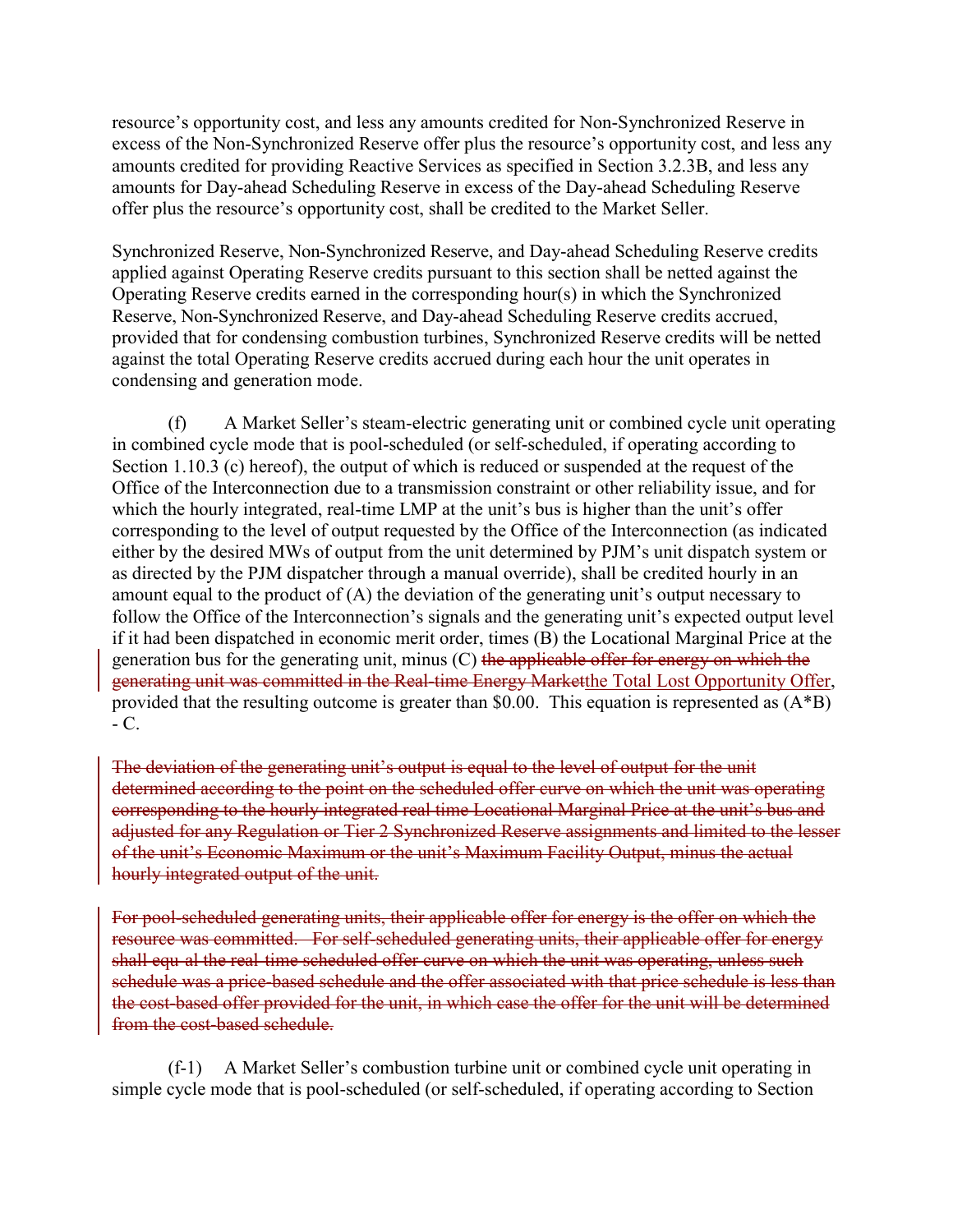1.10.3 (c) hereof), operated as requested by the Office of the Interconnection, shall be compensated for lost opportunity cost, and shall be limited to the lesser of the unit's Economic Maximum or the unit's Generation Resource Maximum Facility Output, if either of the following conditions occur:

- (i) if the unit output is reduced at the direction of the Office of the Interconnection and the real time LMP at the unit's bus is higher than the unit's offer corresponding to the level of output requested by the Office of the Interconnection (as directed by the PJM dispatcher), then the Market Seller shall be credited in a manner consistent with that described above for a steam unit or combined cycle unit operating in combined cycle mode.
- (ii) for each hour a unit is scheduled to produce energy in the Day-ahead Energy Market, but the unit is not called on by the Office of the Interconnection and does not operate in real time, then the Market Seller shall be credited in an amount equal to the higher of:
	- 1) the product of (A) the amount of megawatts committed in the Day-ahead Energy Market for the generating unit, and (B) the Real-time Price at the generation bus for the generating unit, minus the sum of (C)-the Total Lost Opportunity Offer the applicable offer for energy on which the generating unit was committed in the Day-ahead Energy Market, inclusive ofplus no-load costs, plus (D) the start-up cost, divided by the hours committed for each set of contiguous hours for which the unit was scheduled in Day-ahead Energy Market. This equation is represented as  $(A^*B)$  -  $(C+D)$ . The startup cost,  $(D)$ , shall be excluded from this calculation if the unit operates in real time following the Office of the Interconnection's direction during any portion of the set of contiguous hours for which the unit was scheduled in Day-ahead Energy Market, or
	- 2) the Real-time Price at the unit's bus minus the Day-ahead Price at the unit's bus, multiplied by the number of megawatts committed in the Day-ahead Energy Market for the generating unit.

(f-2) A Market Seller's hydroelectric resource that is pool-scheduled (or selfscheduled, if operating according to Section 1.10.3 (c) hereof), the output of which is altered at the request of the Office of the Interconnection from the schedule submitted by the owner, due to a transmission constraint or other reliability issue, shall be compensated for lost opportunity cost in the same manner as provided in sections 3.2.2(d) and 3.2.3A(f) and further detailed in the PJM Manuals.

(f-3) If a Market Seller believes that, due to specific pre-existing binding commitments to which it is a party, and that properly should be recognized for purposes of this section, the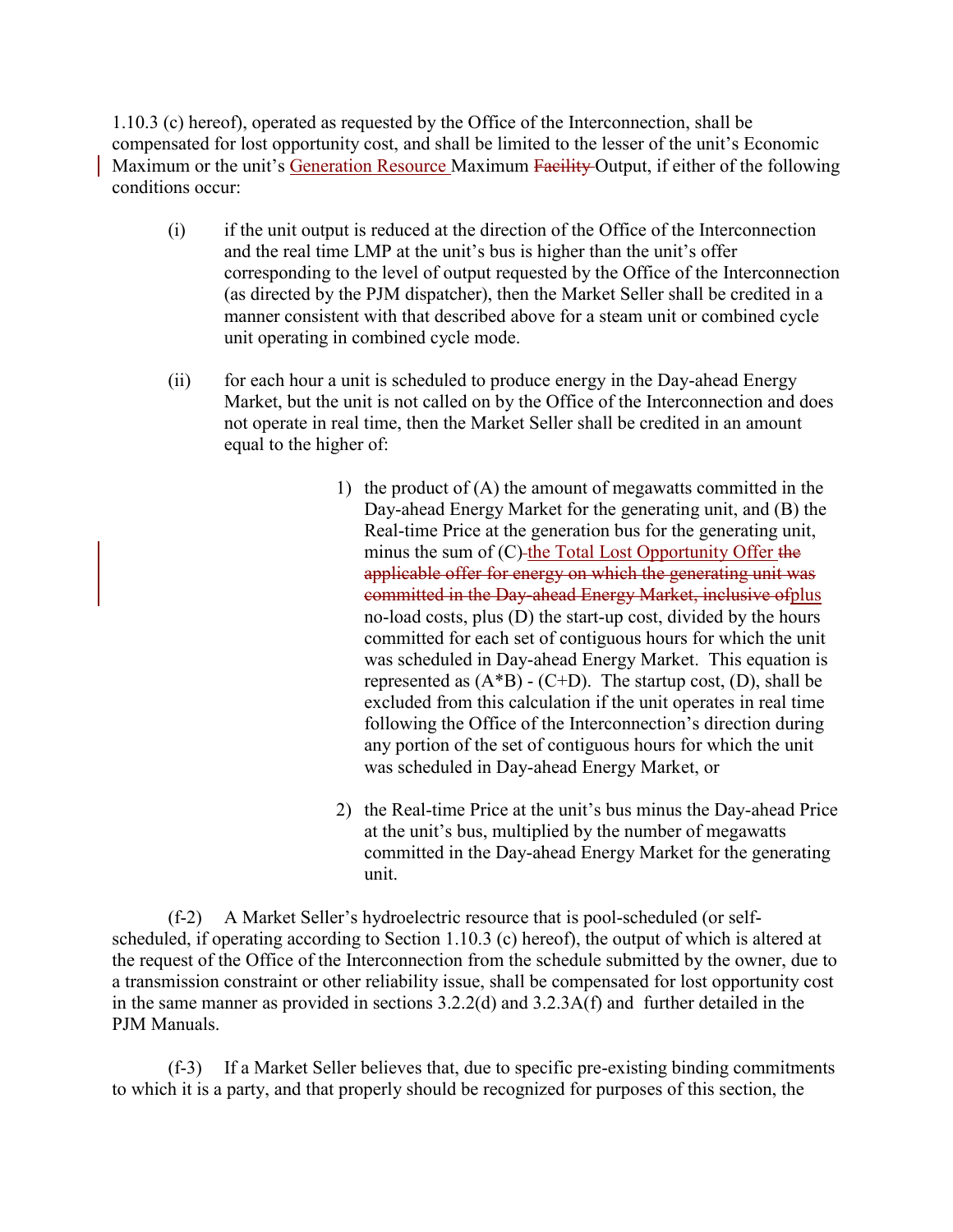above calculations do not accurately compensate the Market Seller for opportunity cost associated with following PJM dispatch instructions and reducing or suspending a unit's output due to a transmission constraint or other reliability issue, then the Office of the Interconnection, the Market Monitoring Unit and the individual Market Seller will discuss a mutually acceptable, modified amount of opportunity cost compensation, taking into account the specific circumstances binding on the Market Seller. Following such discussion, if the Office of the Interconnection accepts a modified amount of opportunity cost compensation, the Office of the Interconnection shall invoice the Market Seller accordingly. If the Market Monitoring Unit disagrees with the modified amount of opportunity cost compensation, as accepted by the Office of the Interconnection, it will exercise its powers to inform the Commission staff of its concerns.

(f-4) A Market Seller's wind generating unit that is pool-scheduled or self-scheduled, has SCADA capability to transmit and receive instructions from the Office of the Interconnection, has provided data and established processes to follow PJM basepoints pursuant to the requirements for wind generating units as further detailed in this Agreement, the Tariff and the PJM Manuals, and which is operating as requested by the Office of the Interconnection, the output of which is reduced or suspended at the request of the Office of the Interconnection due to a transmission constraint or other reliability issue, and for which the hourly integrated, real-time LMP at the unit's bus is higher than the unit's offer corresponding to the level of output requested by the Office of the Interconnection (as indicated either by the desired MWs of output from the unit determined by PJM's unit dispatch system or as directed by the PJM dispatcher through a manual override), shall be credited hourly in an amount equal to the product of (A) the deviation of the generating unit's output necessary to follow the Office of the Interconnection's signals and the generating unit's expected output level if it had been dispatched in economic merit order, times (B) the Real-time Price at the generation bus for the generating unit, minus (C) the Total Lost Opportunity Offer the applicable offer for energy on which the generating unit was committed in the Real-time Energy Market, provided that the resulting outcome is greater than \$0.00. This equation is represented as  $(A*B)$  - C.

The deviation of the generating unit's output is equal to the lesser of the PJM forecasted output for the unit or level of output for the unit determined according to the point on the scheduled offer curve on which the unit was operating corresponding to the hourly integrated real time Locational Marginal Price, and shall be limited to the lesser of the unit's Economic Maximum or the unit's Maximum Facility Output, minus the actual hourly integrated output of the unit. For pool-scheduled generating units, their applicable offer for energy is the offer on which the resource was committed. For self-scheduled generating units, their applicable offer for energy shall equal the real-time scheduled offer curve on which the unit was operating, unless such schedule was a price-based schedule and the offer associated with that price schedule is less than the cost-based offer provided for the unit, in which case the offer for the unit will be determined from the cost-based schedule.

 (g) The sum of the foregoing credits, plus any cancellation fees paid in accordance with Section 1.10.2(d), such cancellation fees to be applied to the Operating Day for which the unit was scheduled, plus any shortfalls paid pursuant to the Market Settlement provision of the real-time Economic Load Response Program, less any payments received from another Control Area for Operating Reserves, plus any redispatch costs incurred in accordance with section 10(a)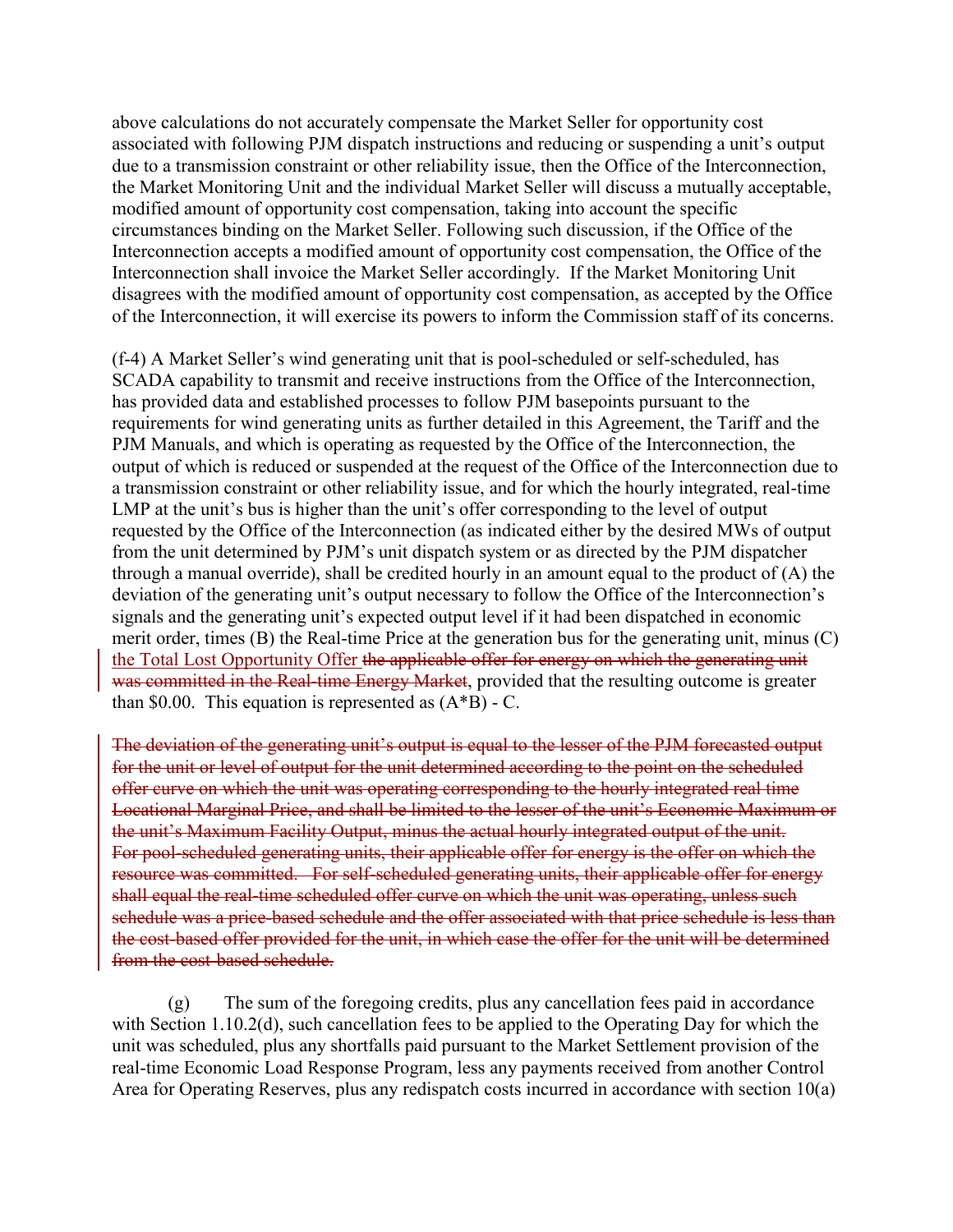of this Schedule, shall be the cost of Operating Reserves for the Real-time Energy Market in each Operating Day.

 (h) The cost of Operating Reserves for the Real-time Energy Market for each Operating Day, except those associated with the scheduling of units for Black Start service or testing of Black Start Units as provided in Schedule 6A of the PJM Tariff, shall be allocated and charged to each Market Participant in proportion to the sum of the absolute values of its (1) load deviations (net of operating Behind The Meter Generation) from the Day-ahead Energy Market in megawatt-hours during that Operating Day, except as noted in subsection (h)(ii) below and in the PJM Manuals; (2) generation deviations (not including deviations in Behind The Meter Generation) from the Day-ahead Energy Market for non-dispatchable generation resources, including External Resources, in megawatt-hours during the Operating Day, as determined pursuant to subsection (o) below; (3) deviations from the Day-ahead Energy Market for bilateral transactions from outside the PJM Region for delivery within such region in megawatt-hours during the Operating Day; and (4) deviations of energy sales from the Day-ahead Energy Market from within the PJM Region to load outside such region in megawatt-hours during that Operating Day, but not including its bilateral transactions that are dynamically scheduled to load outside such region pursuant to Section 1.12.

The costs associated with scheduling of units for Black Start service or testing of Black Start Units shall be allocated by ratio share of the monthly transmission use of each Network Customer or Transmission Customer serving Zone Load or Non-Zone Load, as determined in accordance with the formulas contained in Schedule 6A of the PJM Tariff.

Notwithstanding section (h)(1) above, as more fully set forth in the PJM Manuals, load deviations from the Day-ahead Energy Market shall not be assessed Operating Reserves charges to the extent attributable to reductions in the load of Price Responsive Demand that is in response to an increase in Locational Marginal Price from the Day-ahead Energy Market to the Real-time Energy Market and that is in accordance with a properly submitted PRD Curve.

Deviations that occur within a single Zone shall be associated with the Eastern or Western Region, as defined in Section 3.2.3(q) of this Schedule, and shall be subject to the regional balancing Operating Reserve rate determined in accordance with Section 3.2.3(q). Deviations at a hub shall be associated with the Eastern or Western Region if all the buses that define the hub are located in the region. Deviations at an Interface Pricing Point shall be associated with whichever region, the Eastern or Western Region, with which the majority of the buses that define that Interface Pricing Point are most closely electrically associated. If deviations at interfaces and hubs are associated with the Eastern or Western region, they shall be subject to the regional balancing Operating Reserve rate. Demand and supply deviations shall be based on total activity in a Zone, including all aggregates and hubs defined by buses that are wholly contained within the same Zone.

The foregoing notwithstanding, netting deviations shall be allowed in accordance with the following provisions: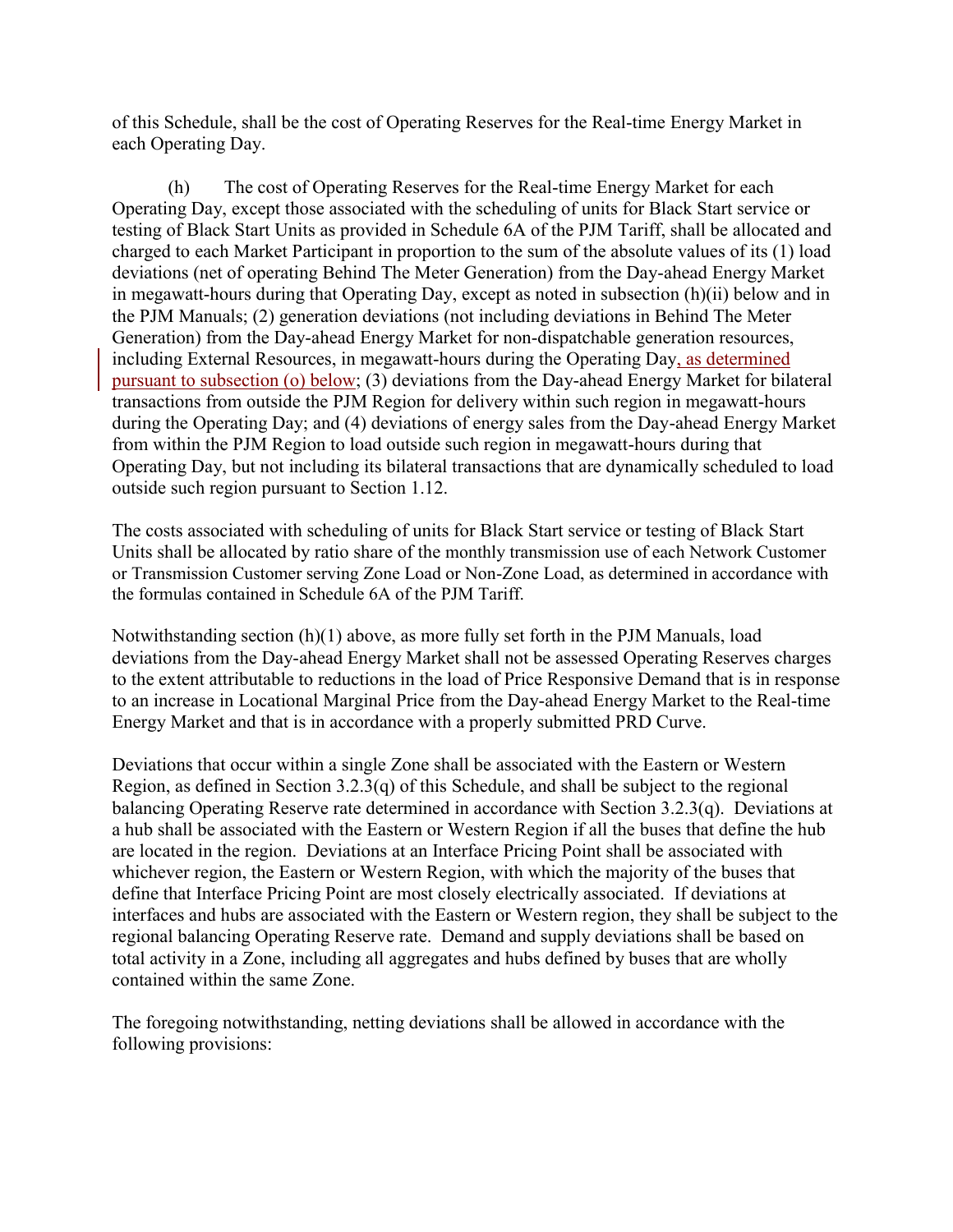(i) Generation resources with multiple units located at a single bus shall be able to offset deviations in accordance with the PJM Manuals to determine the net deviation MW at the relevant bus.

(ii) Demand deviations will be assessed by comparing all day-ahead demand transactions at a single transmission zone, hub, or interface against the real-time demand transactions at that same transmission zone, hub, or interface; except that the positive values of demand deviations, as set forth in the PJM Manuals, will not be assessed Operating Reserve charges in the event of a Primary Reserve or Synchronized Reserve shortage in real-time or where PJM initiates the request for emergency load reductions in real-time in order to avoid a Primary Reserve or Synchronized Reserve shortage.

(iii) Supply deviations will be assessed by comparing all day-ahead transactions at a single transmission zone, hub, or interface against the real-time transactions at that same transmission zone, hub, or interface.

 (i) At the end of each Operating Day, Market Sellers shall be credited on the basis of their offered prices for synchronous condensing for purposes other than providing Synchronized Reserve or Reactive Services, as well as the credits calculated as specified in Section 3.2.3(b) for those generators committed solely for the purpose of providing synchronous condensing for purposes other than providing Synchronized Reserve or Reactive Services, at the request of the Office of the Interconnection.

 (j) The sum of the foregoing credits as specified in Section 3.2.3(i) shall be the cost of Operating Reserves for synchronous condensing for the PJM Region for purposes other than providing Synchronized Reserve or Reactive Services, or in association with post-contingency operation for the Operating Day and shall be separately determined for the PJM Region.

 (k) The cost of Operating Reserves for synchronous condensing for purposes other than providing Synchronized Reserve or Reactive Services, or in association with postcontingency operation for each Operating Day shall be allocated and charged to each Market Participant in proportion to the sum of its (i) deliveries of energy to load (net of operating Behind The Meter Generation, but not to be less than zero) in the PJM Region, served under Network Transmission Service, in megawatt-hours during that Operating Day; and (ii) deliveries of energy sales from within the PJM Region to load outside such region in megawatt-hours during that Operating Day, but not including its bilateral transactions that are dynamically scheduled to load outside the PJM Region pursuant to Section 1.12, as compared to the sum of all such deliveries for all Market Participants.

 (l) For any Operating Day in either, as applicable, the Day-ahead Energy Market or the Real-time Energy Market for which, for all or any part of such Operating Day, the Office of the Interconnection: (i) declares a Maximum Generation Emergency; (ii) issues an alert that a Maximum Generation Emergency may be declared ("Maximum Generation Emergency Alert"); or (iii) schedules units based on the anticipation of a Maximum Generation Emergency or a Maximum Generation Emergency Alert, the Operating Reserves credit otherwise provided by Section 3.2.3.(b) or Section 3.2.3(e) in connection with market-based offers shall be limited as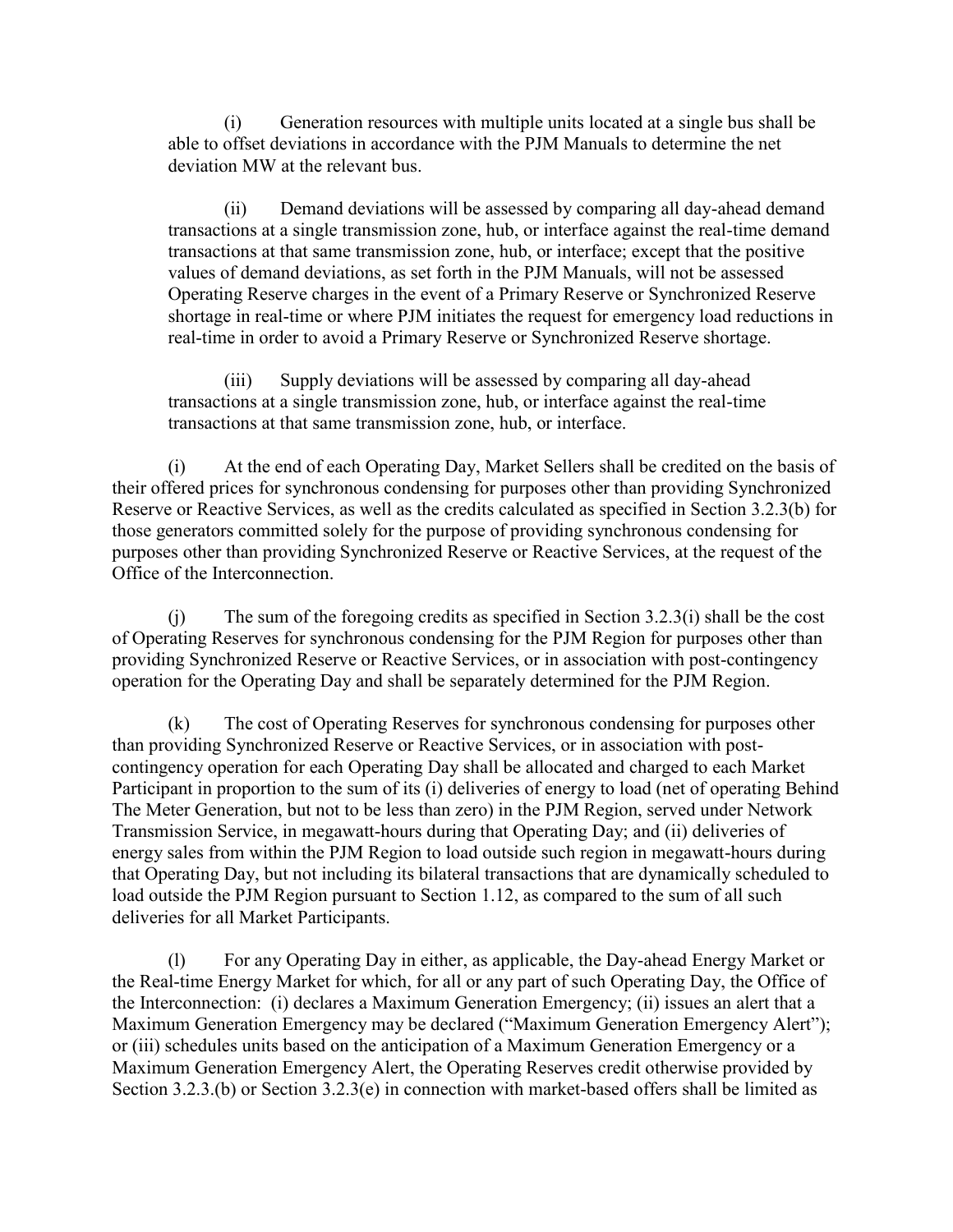provided in subsections (n) or (m), respectively. The Office of the Interconnection shall provide timely notice on its internet site of the commencement and termination of any of the actions described in subsection (i), (ii), or (iii) of this subsection (l) (collectively referred to as "MaxGen Conditions"). Following the posting of notice of the commencement of a MaxGen Condition, a Market Seller may elect to submit a cost-based offer in accordance with Schedule 2 of the Operating Agreement, in which case subsections (m) and (n) shall not apply to such offer; provided, however, that such offer must be submitted in accordance with the deadlines in Section 1.10 for the submission of offers in the Day-ahead Energy Market or Real-time Energy Market, as applicable. Submission of a cost-based offer under such conditions shall not be precluded by Section 1.9.7(b); provided, however, that the Market Seller must return to compliance with Section 1.9.7(b) when it submits its bid for the first Operating Day after termination of the MaxGen Condition.

 (m) For the Real-time Energy Market, if the Effective Offer Price (as defined below) for a market-based offer is greater than \$1,000/MWh MWh *and greater than the Market Seller's lowest available and applicable cost-based offer*, the Market Seller shall not receive any credit for Operating Reserves. For purposes of this subsection (m), the Effective Offer Price shall be the amount that, absent subsections (l) and (m), would have been credited for Operating Reserves for such Operating Day pursuant to Section 3.2.3(e) plus the Real-time Energy Market revenues for the hours that the offer is economic divided by the megawatt hours of energy provided during the hours that the offer is economic. The hours that the offer is economic shall be: (i) the hours that the offer price for energy is less than or equal to the Real-time Price for the relevant generation bus, (ii) the hours in which the offer for energy is greater than Locational Marginal Price and the unit is operated at the direction of the Office of the Interconnection that are in addition to any hours required due to the minimum run time or other operating constraint of the unit, and (iii) for any unit with a minimum run time of one hour or less and with more than one start available per day, any hours the unit operated at the direction of the Office of the Interconnection.

 (n) For the Day-ahead Energy Market, if notice of a MaxGen Condition is provided prior to *10:30 a.m.* on the day before the Operating Day for which transactions are being scheduled and the Effective Offer Price *for a market-based offer* is greater than \$1,000/MWh *and greater than the Market Seller's lowest available and applicable cost-based offer*, the Market Seller shall not receive any credit for Operating Reserves. If notice of a MaxGen Condition is provided after *10:30 a.m.* on the day before the Operating Day for which transactions are being scheduled and the Effective Offer Price is greater than \$1,000/MWh, the Market Seller shall receive credit for Operating Reserves determined in accordance with Section 3.2.3(b), subject to the limit on total compensation stated below. If the Effective Offer Price is less than or equal to \$1,000/MWh, regardless of when notice of a MaxGen Condition is provided, the Market Seller shall receive credit for Operating Reserves determined in accordance with Section 3.2.3(b), subject to the limit on total compensation stated below. For purposes of this subsection (n), the Effective Offer Price shall be the amount that, absent subsections (l) and (n), would have been credited for Operating Reserves for such Operating Day divided by the megawatt hours of energy offered during the Specified Hours, plus the offer for energy during such hours. The Specified Hours shall be the lesser of: (1) the minimum run hours stated by the Market Seller in its Offer Data; and (2) either (i) for steam-electric generating units and for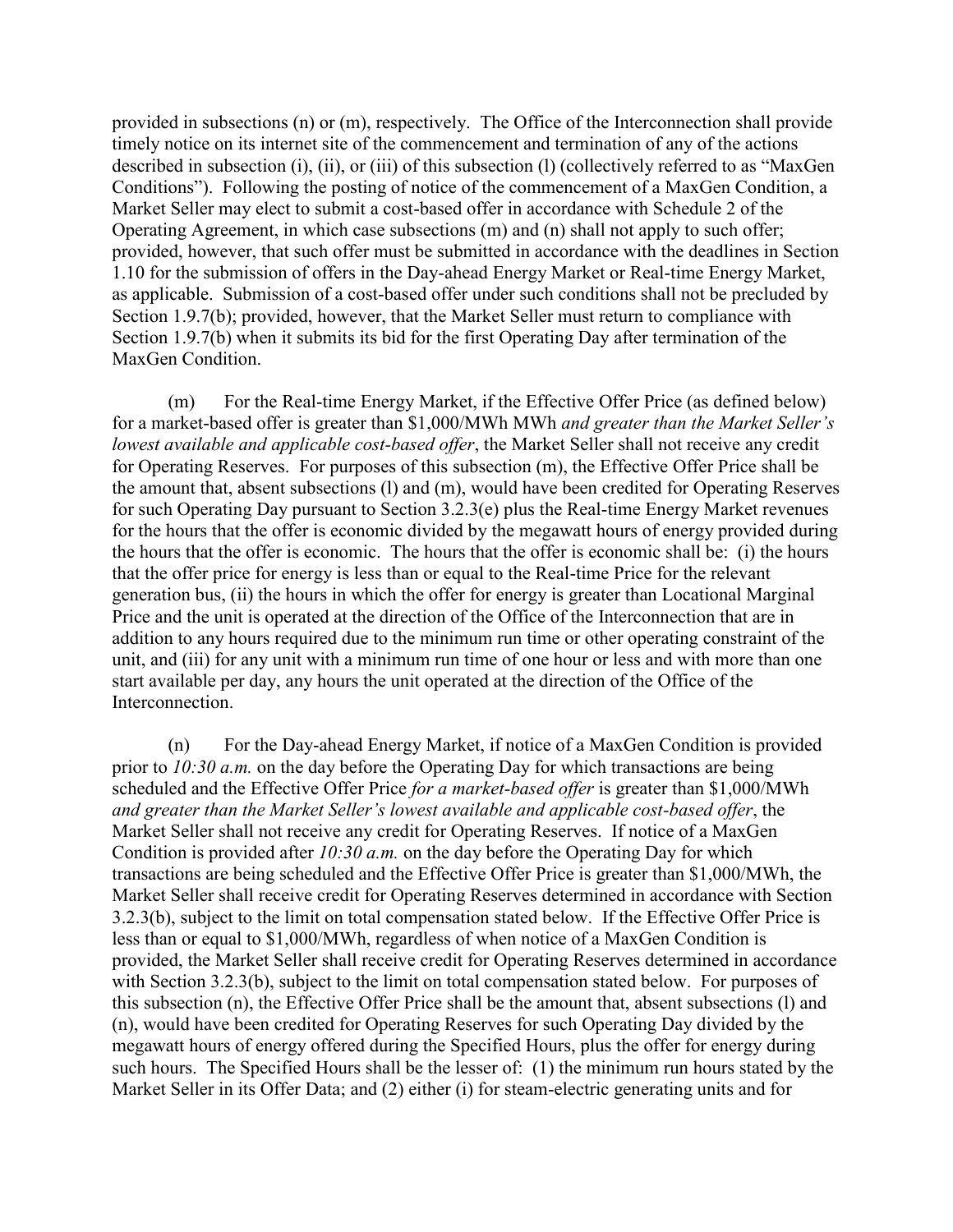combined-cycle units when such units are operating in combined-cycle mode, the six consecutive hours of highest Day-ahead Price during such Operating Day when such units are running or (ii) for combustion turbine units and for combined-cycle units when such units are operating in combustion turbine mode, the two consecutive hours of highest Day-ahead Price during such Operating Day when such units are running. Notwithstanding any other provision in this subsection, the total compensation to a Market Seller on any Operating Day that includes a MaxGen Condition shall not exceed \$1,000/MWh during the Specified Hours, where such total compensation in each such hour is defined as the amount that, absent subsections (l) and (n), would have been credited for Operating Reserves for such Operating Day pursuant to Section 3.2.3(b) divided by the Specified Hours, plus the Day-ahead Price for such hour, and no Operating Reserves payments shall be made for any other hour of such Operating Day. If a unit operates in real time at the direction of the Office of the Interconnection consistently with its day-ahead clearing, then subsection (m) does not apply.

 (o) With the exception of generation resources that cause deviations pursuant to subsection o-2, dDispatchable pool-scheduled generation resources and dispatchable selfscheduled generation resources that follow dispatch shall not be assessed balancing Operating Reserve deviations. Pool-scheduled generation resources and dispatchable self-scheduled generation resources that do not follow dispatch shall be assessed balancing Operating Reserve deviations in accordance with the calculations described in the PJM Manuals. Ramp-limited desired MW values shall be used to determine generation resource real-time deviations from the resource's day-ahead schedules.

The Office of the Interconnection shall calculate a ramp-limited desired MW value for generation resources where the economic minimum and economic maximum are at least as far apart in real-time as they are in day-ahead according to the following parameters:

(i) real-time economic minimum  $\leq$  105% of day-ahead economic minimum or day-ahead economic minimum plus 5 MW, whichever is greater.

(ii) real-time economic maximum  $\ge$  = 95% day-ahead economic maximum or day-ahead economic maximum minus 5 MW, whichever is lower.

The ramp-limited desired MW value for a generation resource shall be equal to:

$$
Ramp\_Request_t = \frac{(UDStage_{t-1} - AOutput_{t-1})}{(UDSLAtime)}\tag{UDSLAtime} \begin{pmatrix} t-1 \\ t-1 \end{pmatrix}
$$
  
RL\_Desired<sub>t</sub> = AOutput<sub>t-1</sub> +  $\left(Ramp\_Request_t * Case\_Eff\_time_{t-1}\right)$ 

where:

- 1. UDStarget = UDS basepoint for the previous UDS case
- 2. AOutput = Unit's output at case solution time
- 3. UDSLAtime = UDS look ahead time
- 4. Case Eff time = Time between base point changes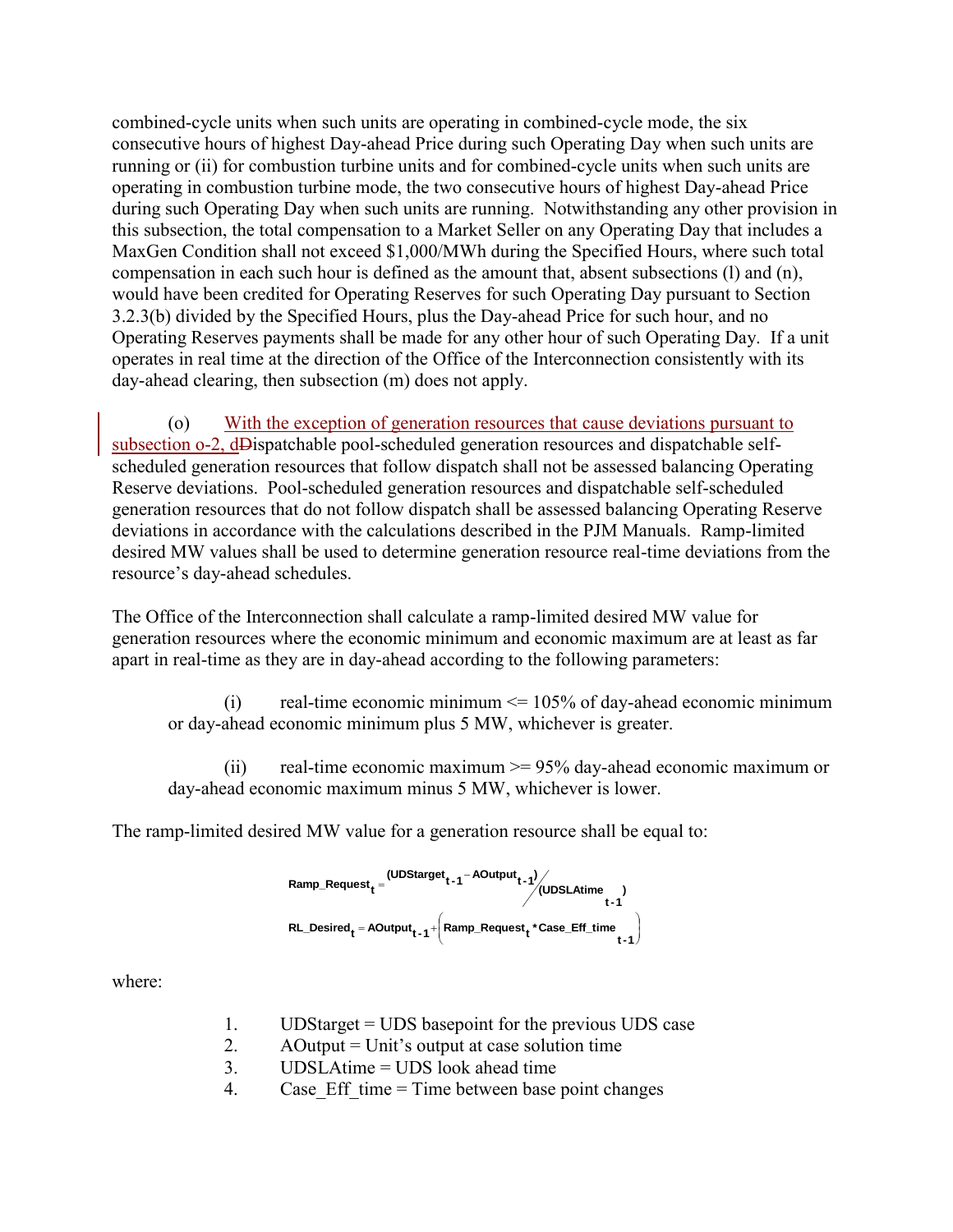# 5. RL\_Desired = Ramp-limited desired MW

To determine if a generation resource is following dispatch the Office of the Interconnection shall determine the unit's MW off dispatch and % off dispatch by using the lesser of the difference between the actual output and the UDS Basepoint or the actual output and ramplimited desired MW value. The % off dispatch and MW off dispatch will be a time-weighted average over the course of an hour. If the UDS Basepoint and the ramp-limited desired MW for the resource are unavailable, the Office of the Interconnection will determine the unit's MW off dispatch and % off dispatch by calculating the lesser of the difference between the actual output and the UDS LMP Desired MW.

A pool-scheduled or dispatchable self-scheduled resource is considered to be following dispatch if its actual output is between its ramp-limited desired MW value and UDS Basepoint, or if its % off dispatch is <= 10, or its hourly integrated Real-time MWh is within 5% or 5 MW (whichever is greater) of the hourly integrated ramp-limited desired MW. A self-scheduled generator must also be dispatched above economic minimum. The degree of deviations for resources that are not following dispatch shall be determined in accordance with the following provisions:

- A dispatchable self-scheduled resource that is not dispatched above economic minimum shall be assessed balancing Operating Reserve deviations according to the following formula: hourly integrated Real-time MWh – Day-Ahead MWh.
- A resource that is dispatchable day-ahead but is Fixed Gen in real-time shall be assessed balancing Operating Reserve deviations according to the following formula: hourly integrated Real-time MWh – UDS LMP Desired MW.
- Pool-scheduled generators that are not following dispatch shall be assessed balancing Operating Reserve deviations according to the following formula: hourly integrated Real-time MWh – hourly integrated Ramp-Limited Desired MW.
- If a resource's real-time economic minimum is greater than its day-ahead economic minimum by 5% or 5 MW, whichever is greater, or its real-time economic maximum is less than its Day Ahead economic maximum by 5% or 5 MW, whichever is lower, and UDS LMP Desired MWh for the hour is either below the real time economic minimum or above the real time economic maximum, then balancing Operating Reserve deviations for the resource shall be assessed according to the following formula: hourly integrated Real time MWh – UDS LMP Desired MWh.
- If a resource is not following dispatch and its % Off Dispatch is  $\leq$  20%, balancing Operating Reserve deviations shall be assessed according to the following formula: hourly integrated Real-time Mwh – hourly integrated Ramp-Limited Desired MW. If deviation value is within 5% or 5 MW (whichever is greater) of Ramp-Limited Desired MW, balancing Operating Reserve deviations shall not be assessed.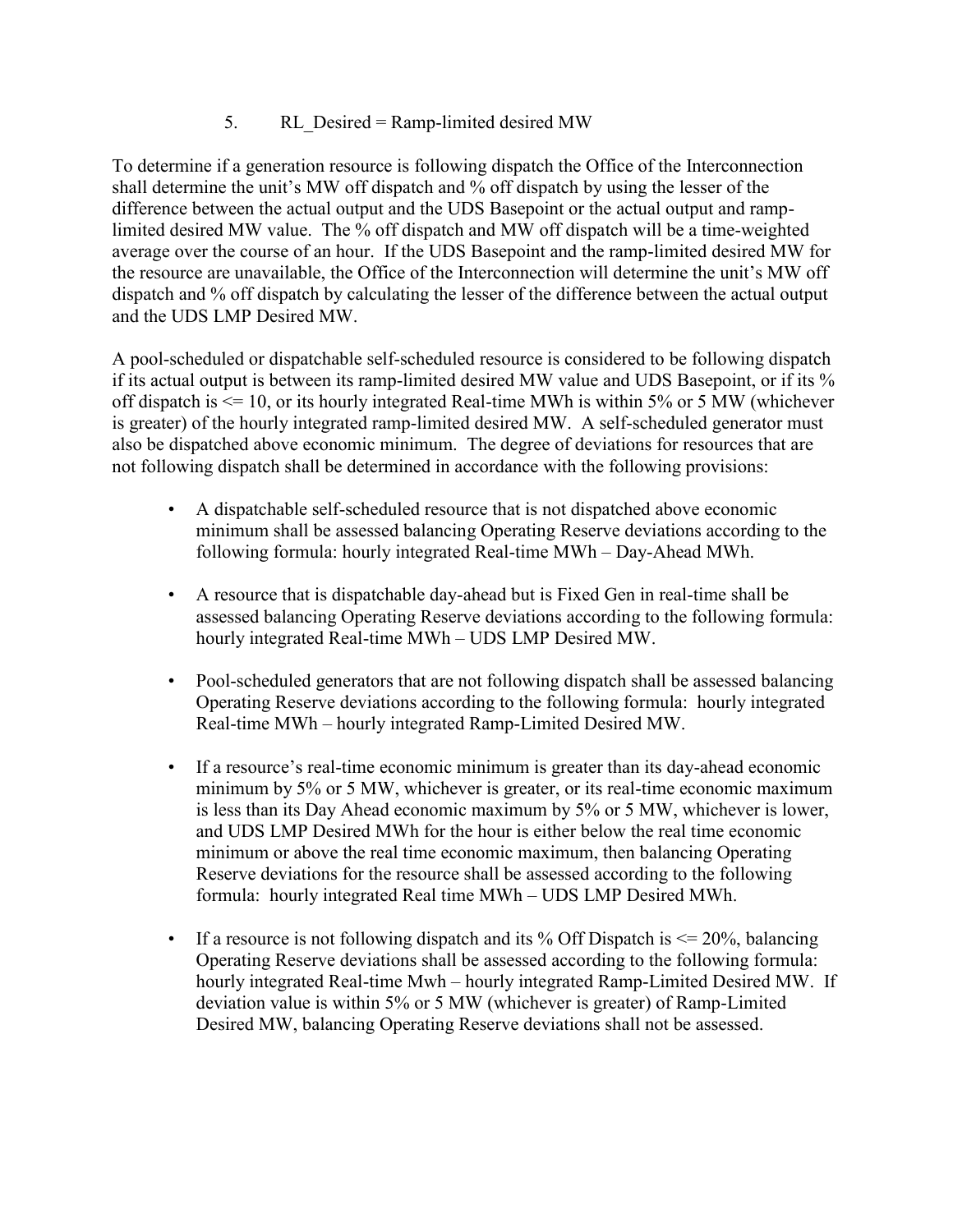- If a resource is not following dispatch and its % off Dispatch is  $> 20\%$ , balancing Operating Reserve deviations shall be assessed according to the following formula: hourly integrated Real time MWh – UDS LMP Desired MWh.
- If a resource is not following dispatch, and the resource has tripped, for the hour the resource tripped and the hours it remains offline throughout its day-ahead schedule balancing Operating Reserve deviations shall be assessed according to the following formula: hourly integrated Real time MWh – Day-Ahead MWh.
- For resources that are not dispatchable in both the Day-Ahead and Real-time Energy Markets balancing Operating Reserve deviations shall be assessed according to the following formula: hourly integrated Real-time MWh - Day-Ahead MWh.

(o-1) With the exception of economic load reduction resources that cause deviations pursuant to subsection o-2 below, dDispatchable economic load reduction resources that follow dispatch shall not be assessed balancing Operating Reserve deviations. Economic load reduction resources that do not follow dispatch shall be assessed balancing Operating Reserve deviations as described in this subsection and as further specified in the PJM Manuals.

The Desired MW quantity for such resources for each hour shall be the hourly integrated MW quantity to which the load reduction resource was dispatched for each hour (where the hourly integrated value is the average of the dispatched values as determined by the Office of the Interconnection for the resource for each hour).

If the actual reduction quantity for the load reduction resource for a given hour deviates by no more than 20% above or below the Desired MW quantity, then no balancing Operating Reserve deviation will accrue for that hour. If the actual reduction quantity for the load reduction resource for a given hour is outside the 20% bandwidth, the balancing Operating Reserve deviations will accrue for that hour in the amount of the absolute value of (Desired MW – actual reduction quantity). For those hours where the actual reduction quantity is within the 20% bandwidth specified above, the load reduction resource will be eligible to be made whole for the total value of its offer as defined n section 3.3A of this Appendix. Hours for which the actual reduction quantity is outside the 20% bandwidth will not be eligible for the make-whole payment. If at least one hour is not eligible for make-whole payment based on the 20% criteria, then the resource will also not be made whole for its shutdown cost.

(o-2) A deviation shall be assessed to any resource for which a Market Seller submits a Final Offer which changes the resource's desired megawatt quantity associated with its Committed Offer. The deviation shall equal the desired megawatt quantity for the resource determined according to the point on the Final Offer curve corresponding to the hourly integrated real-time Locational Marginal Price at the resource's bus or designated pricing point, compared to the desired megawatt quantity for the resource determined according to the point on the Committed Offer curve corresponding to the hourly integrated real-time Locational Marginal Price at the resource's bus or designated pricing point.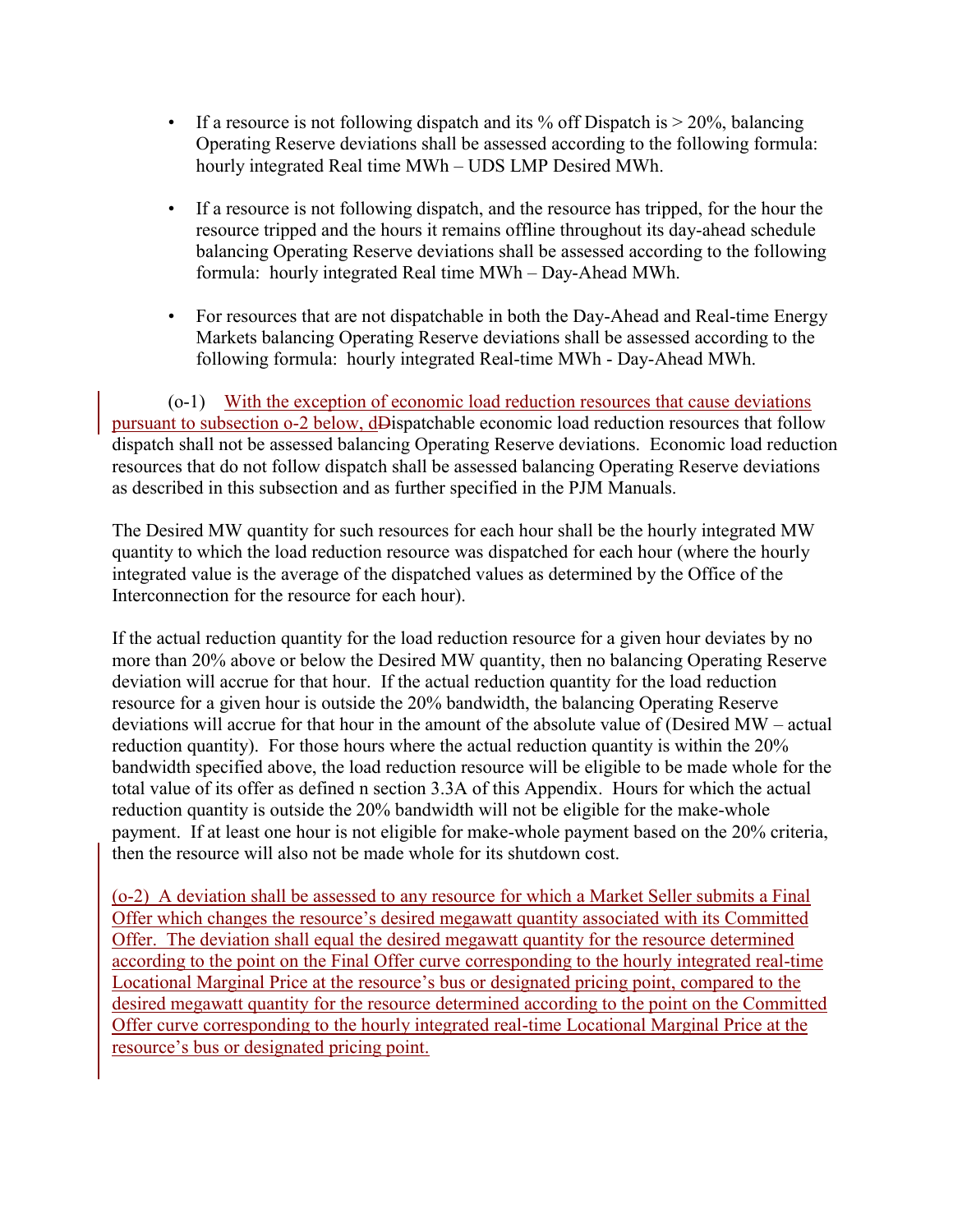(p) The Office of the Interconnection shall allocate the charges assessed pursuant to Section 3.2.3(h) of Schedule 1 of this Agreement except those associated with the scheduling of units for Black Start service or testing of Black Start Units as provided in Schedule 6A of the PJM Tariff, to real-time deviations from day-ahead schedules or real-time load share plus exports depending on whether the underlying balancing Operating Reserve credits are related to resources scheduled during the reliability analysis for an Operating Day, or during the actual Operating Day.

(i) For resources scheduled by the Office of the Interconnection during the reliability analysis for an Operating Day, the associated balancing Operating Reserve charges shall be allocated based on the reason the resource was scheduled according to the following provisions:

(A) If the Office of the Interconnection determines during the reliability analysis for an Operating Day that a resource was committed to operate in real-time to augment the physical resources committed in the Day-ahead Energy Market to meet the forecasted real-time load plus the Operating Reserve requirement, the associated balancing Operating Reserve charges shall be allocated to real-time deviations from day-ahead schedules.

(B) If the Office of the Interconnection determines during the reliability analysis for an Operating Day that a resource was committed to maintain system reliability, the associated balancing Operating Reserve charges shall be allocated according to ratio share of real time load plus export transactions.

(C) If the Office of the Interconnection determines during the reliability analysis for an Operating Day that a resource with a day-ahead schedule is required to deviate from that schedule to provide balancing Operating Reserves, the associated balancing Operating Reserve charges shall be allocated pursuant to (A) or (B) above.

(ii) For resources scheduled during an Operating Day, the associated balancing Operating Reserve charges shall be allocated according to the following provisions:

(A) If the Office of the Interconnection directs a resource to operate during an Operating Day to provide balancing Operating Reserves, the associated balancing Operating Reserve charges shall be allocated according to ratio share of load plus exports. The foregoing notwithstanding, charges will be assessed pursuant to this section only if the LMP at the resource's bus does not meet or exceed the applicable offer of the resource for at least four-5-minute intervals during one or more discrete clock hours during each period the resource operated and produced MWs during the relevant Operating Day. If a resource operated and produced MWs for less than four 5-minute intervals during one or more discrete clock hours during the relevant Operating Day, the charges for that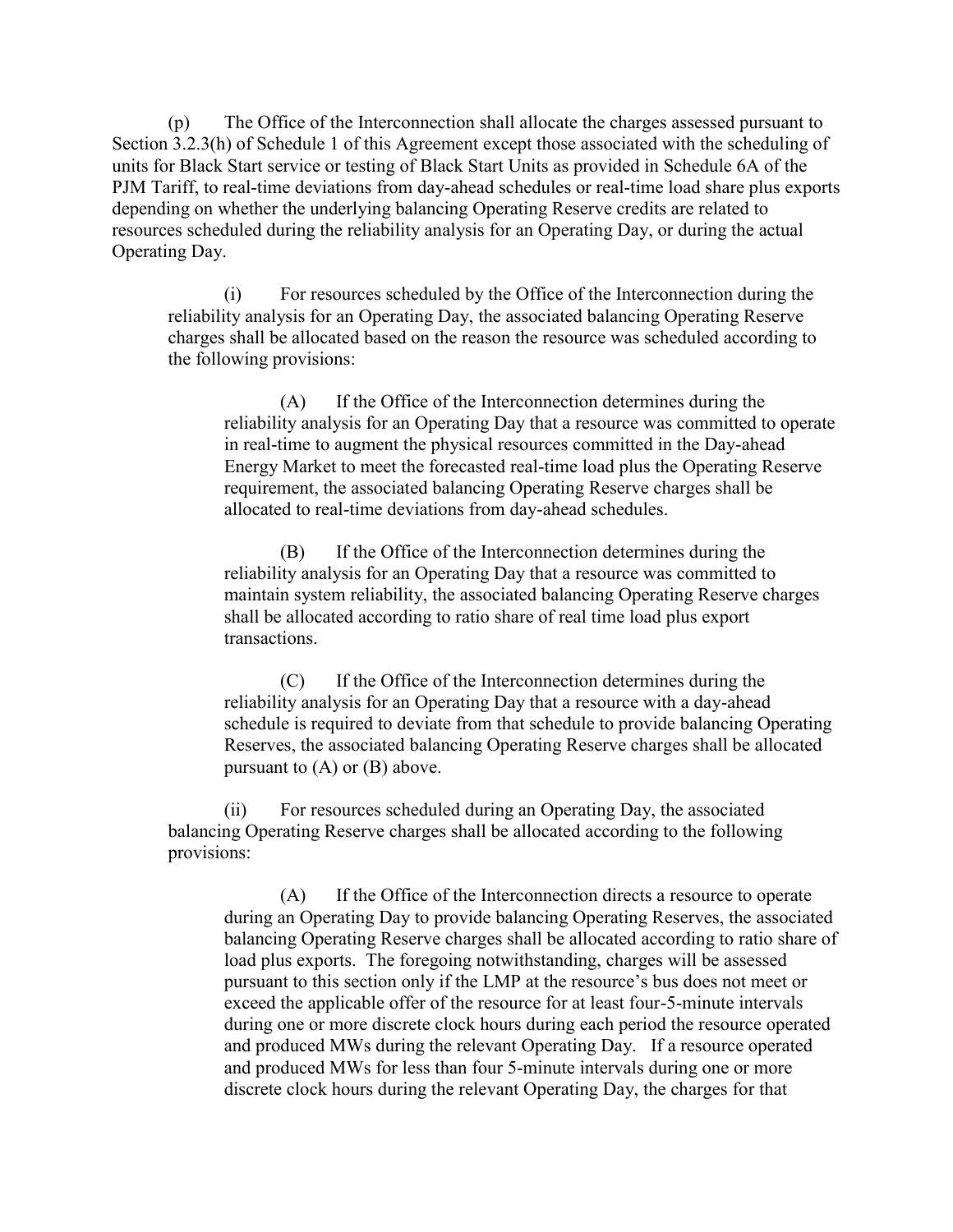resource during the hour it was operated less than four 5-minute intervals will be identified as being in the same category as identified for the Operating Reserves for the other discrete clock hours.

(B) If the Office of the Interconnection directs a resource not covered by Section 3.2.3(h)(ii)(A) of Schedule 1 of this Agreement to operate in real-time during an Operating Day, the associated balancing Operating Reserve charges shall be allocated according to real-time deviations from day-ahead schedules.

 (q) The Office of the Interconnection shall determine regional balancing Operating Reserve rates for the Western and Eastern Regions of the PJM Region. For the purposes of this section, the Western Region shall be the AEP, APS, ComEd, Duquesne, Dayton, ATSI, DEOK, EKPC transmission Zones, and the Eastern Region shall be the AEC, BGE, Dominion, PENELEC, PEPCO, ME, PPL, JCPL, PECO, DPL, PSEG, RE transmission Zones. The regional balancing Operating Reserve rates shall be determined in accordance with the following provisions:

(i) The Office of the Interconnection shall calculate regional adder rates for the Eastern and Western Regions. Regional adder rates shall be equal to the total balancing Operating Reserve credits paid to generators for transmission constraints that occur on transmission system capacity equal to or less than 345kv. The regional adder rates shall be separated into reliability and deviation charges, which shall be allocated to real-time load or real-time deviations, respectively. Whether the underlying credits are designated as reliability or deviation charges shall be determined in accordance with Section 3.2.3(p).

(ii) The Office of the Interconnection shall calculate RTO balancing Operating Reserve rates. RTO balancing Operating Reserve rates shall be equal to balancing Operating Reserve credits except those associated with the scheduling of units for Black Start service or testing of Black Start Units as provided in Schedule 6A of the PJM Tariff, in excess of the regional adder rates calculated pursuant to Section  $3.2.3(q)(i)$ of Schedule 1 of this Agreement. The RTO balancing Operating Reserve rates shall be separated into reliability and deviation charges, which shall be allocated to real-time load or real-time deviations, respectively. Whether the underlying credits are allocated as reliability or deviation charges shall be determined in accordance with Section 3.2.3(p).

(iii) Reliability and deviation regional balancing Operating Reserve rates shall be determined by summing the relevant RTO balancing Operating Reserve rates and regional adder rates.

(iv) If the Eastern and/or Western Regions do not have regional adder rates, the relevant regional balancing Operating Reserve rate shall be the reliability and/or deviation RTO balancing Operating Reserve rate.

*(r) Market Sellers that incur incremental operating costs for a generation resource greater than \$2,000/MWh, determined in accordance with Schedule 2 of the Operating*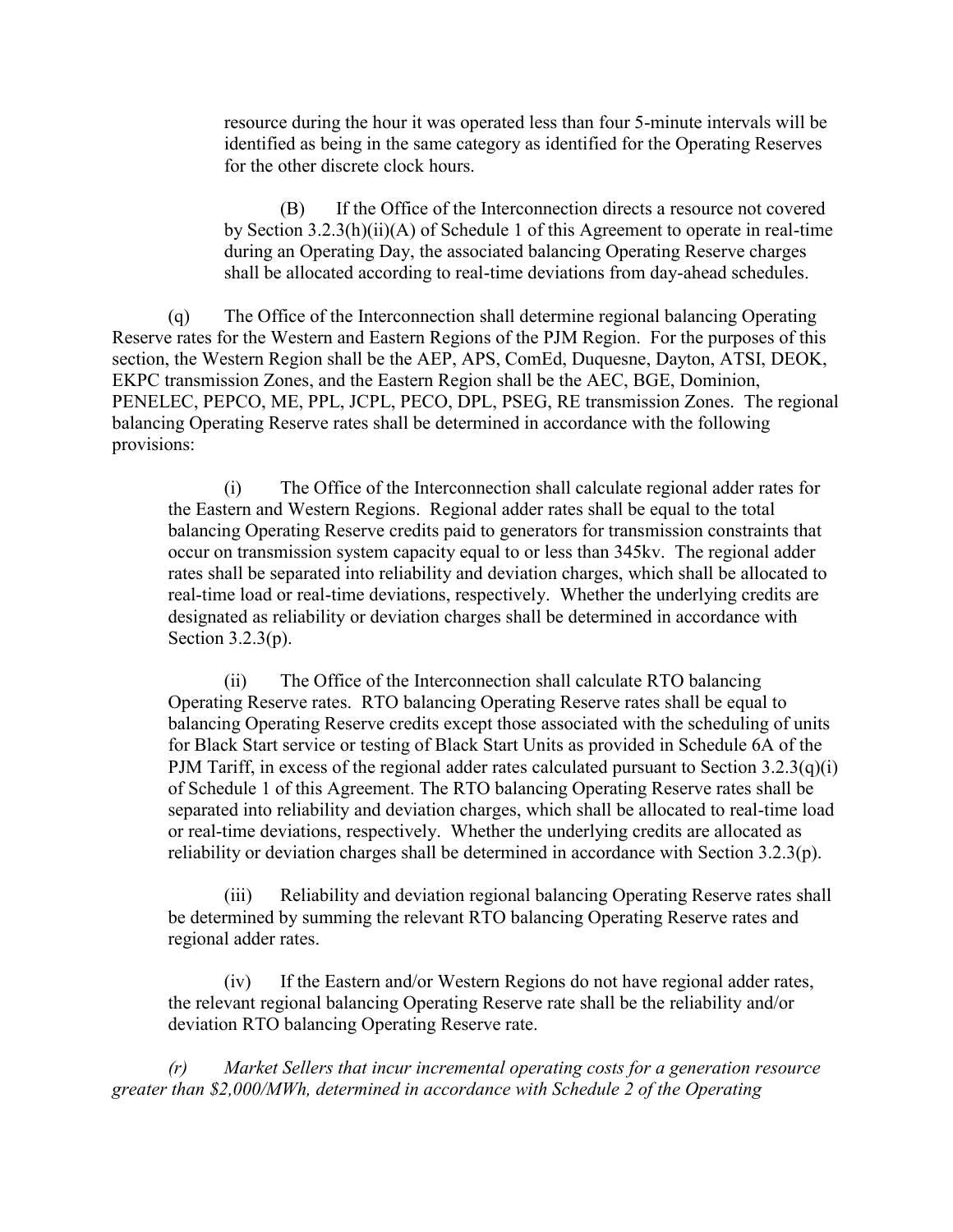*Agreement and PJM Manual 15, will be eligible to receive credit for Operating Reserves upon review of the Market Monitoring Unit and the Office of the Interconnection, and approval of the Office of the Interconnection. Market Sellers must submit to the Office of the Interconnection and the Market Monitoring Unit all relevant documentation demonstrating the calculation of costs greater than \$2,000/MWh. The Office of the Interconnection must approve any Operating Reserve credits paid to a Market Seller under this subsection (r).* 

#### **Note- no changes to Day-ahead Scheduling Reserves Section or Synch Reserve Sections**

### **3.2.3B Reactive Services.**

 (a) A Market Seller providing Reactive Services at the direction of the Office of the Interconnection shall be credited as specified below for the operation of its resource. These provisions are intended to provide payments to generating units when the LMP dispatch algorithms would not result in the dispatch needed for the required reactive service. LMP will be used to compensate generators that are subject to redispatch for reactive transfer limits.

 (b) At the end of each Operating Day, where the active energy output of a Market Seller's resource is reduced or suspended at the request of the Office of the Interconnection for the purpose of maintaining reactive reliability within the PJM Region, the Market Seller shall be credited according to Sections 3.2.3B(c) & 3.2.3B(d).

 (c) A Market Seller providing Reactive Services from either a steam-electric generating unit or combined cycle unit operating in combined cycle mode, where such unit is pool-scheduled (or self-scheduled, if operating according to Section 1.10.3 (c) hereof), and where the hourly integrated, real time LMP at the unit's bus is higher than the price offered by the Market Seller for energy from the unit at the level of output requested by the Office of the Interconnection (as indicated either by the desired MWs of output from the unit determined by PJM's unit dispatch system or as directed by the PJM dispatcher through a manual override) shall be compensated for lost opportunity cost by receiving a credit hourly in an amount equal to the product of (A) the deviation of the generating unit's output necessary to follow the Office of the Interconnection's signals and the generating unit's expected output level if it had been dispatched in economic merit order, times (B) the Real-time Price at the generation bus for the generating unit, minus (C) the applicable offer for energy on which the generating unit was committed in the Real-time Energy Market Marketthe Total Lost Opportunity Offer, provided that the resulting outcome is greater than \$0.00. This equation is represented as  $(A*B)$  - C.

The deviation of the generating unit's output is equal to the lesser of the PJM forecasted output for the unit or level of output for the unit determined according to the point on the scheduled offer curve on which the unit was operating corresponding to the hourly integrated real time Locational Marginal Price, and shall be limited to the lesser of the unit's Economic Maximum or the unit's Maximum Facility Output, minus the actual hourly integrated output of the unit.

For pool-scheduled generating units, their applicable offer for energy is the offer on which the resource was committed. For self-scheduled generating units, their applicable offer for energy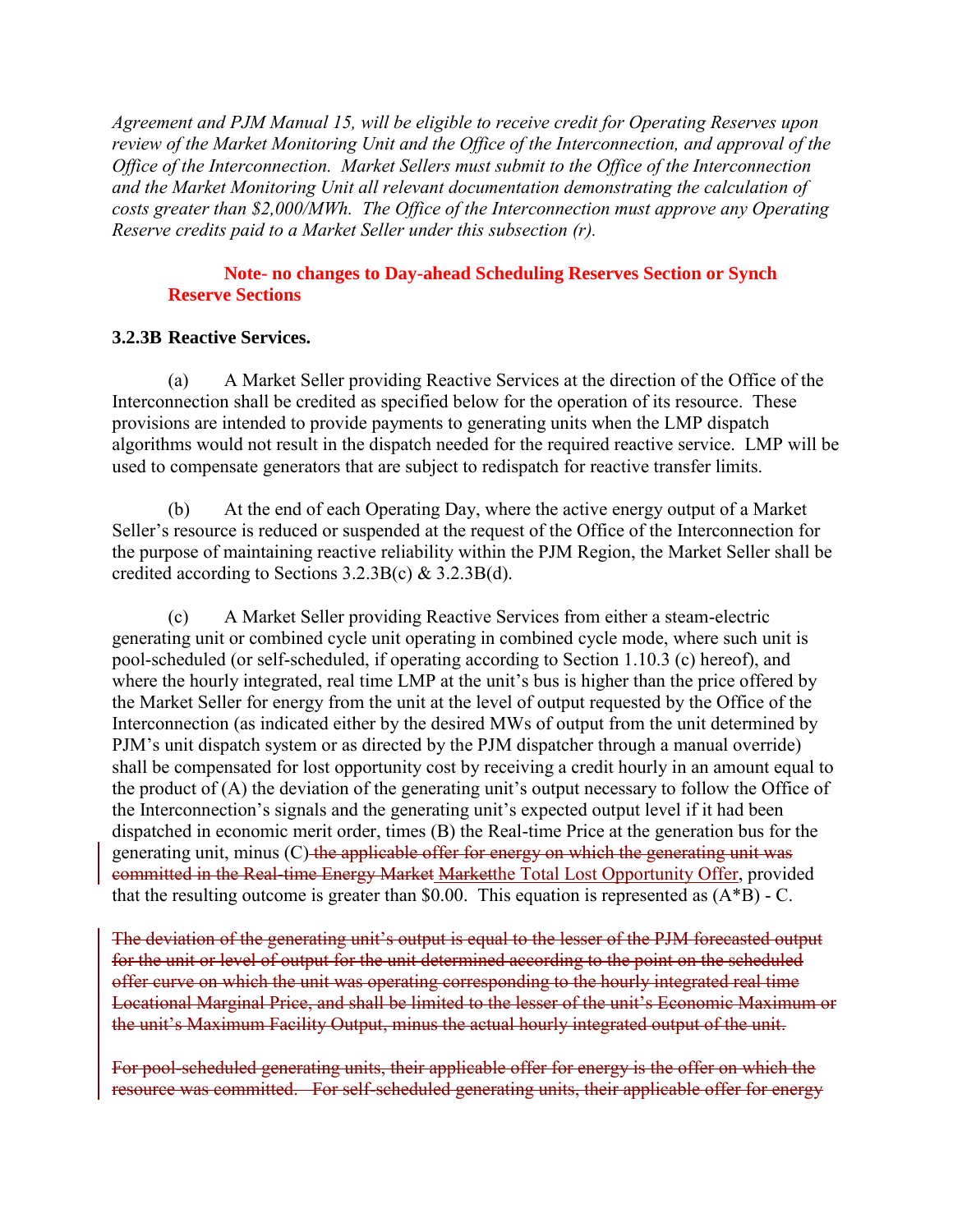shall equal the real-time scheduled offer curve on which the unit was operating, unless such schedule was a price-based schedule and the offer associated with that price schedule is less than the cost-based offer provided for the unit, in which case the offer for the unit will be determined from the cost-based schedule.

 (d) A Market Seller providing Reactive Services from either a combustion turbine unit or combined cycle unit operating in simple cycle mode that is pool scheduled (or selfscheduled, if operating according to Section 1.10.3 (c) hereof), operated as requested by the Office of the Interconnection, shall be compensated for lost opportunity cost, limited to the lesser of the unit's Economic Maximum or the unit's Generation Resource Maximum Facility Output, if either of the following conditions occur:

(i) if the unit output is reduced at the direction of the Office of the Interconnection and the real time LMP at the unit's bus is higher than the price offered by the Market Seller for energy from the unit at the level of output requested by the Office of the Interconnection as directed by the PJM dispatcher, then the Market Seller shall be credited in a manner consistent with that described above in Section 3.2.3B(c) for a steam unit or a combined cycle unit operating in combined cycle mode.

(ii) if the unit is scheduled to produce energy in the day-ahead market, but the unit is not called on by PJM and does not operate in real time, then the Market Seller shall be credited hourly in an amount equal to the higher of (i) {(URTLMP – UDALMP) x DAG, or  $(ii)$   $\{(\text{URTLMP} \quad \text{UB}) \times \text{DAG} \text{ where:}$ 

URTLMP equals the real time LMP at the unit's bus;

UDALMP equals the day-ahead LMP at the unit's bus;

DAG equals the day-ahead scheduled unit output for the hour;

UB equals the offer price for the unit determined according to the schedule on which the unit was committed day-ahead, unless such schedule was a price-based schedule and the offer associated with that price-based schedule is less than the cost-based offer for the unit, in which case the offer for the unit will be determined based on the cost-based schedule; and

where URTLMP - UDALMP and URTLMP – UB shall not be negative.

 (e) At the end of each Operating Day, where the active energy output of a Market Seller's unit is increased at the request of the Office of the Interconnection for the purpose of maintaining reactive reliability within the PJM Region and the offered price of the energy is above the real-time LMP at the unit's bus, the Market Seller shall be credited according to Section 3.2.3B(f).

(f) A Market Seller providing Reactive Services from either a steam-electric generating unit, combined cycle unit or combustion turbine unit, where such unit is pool